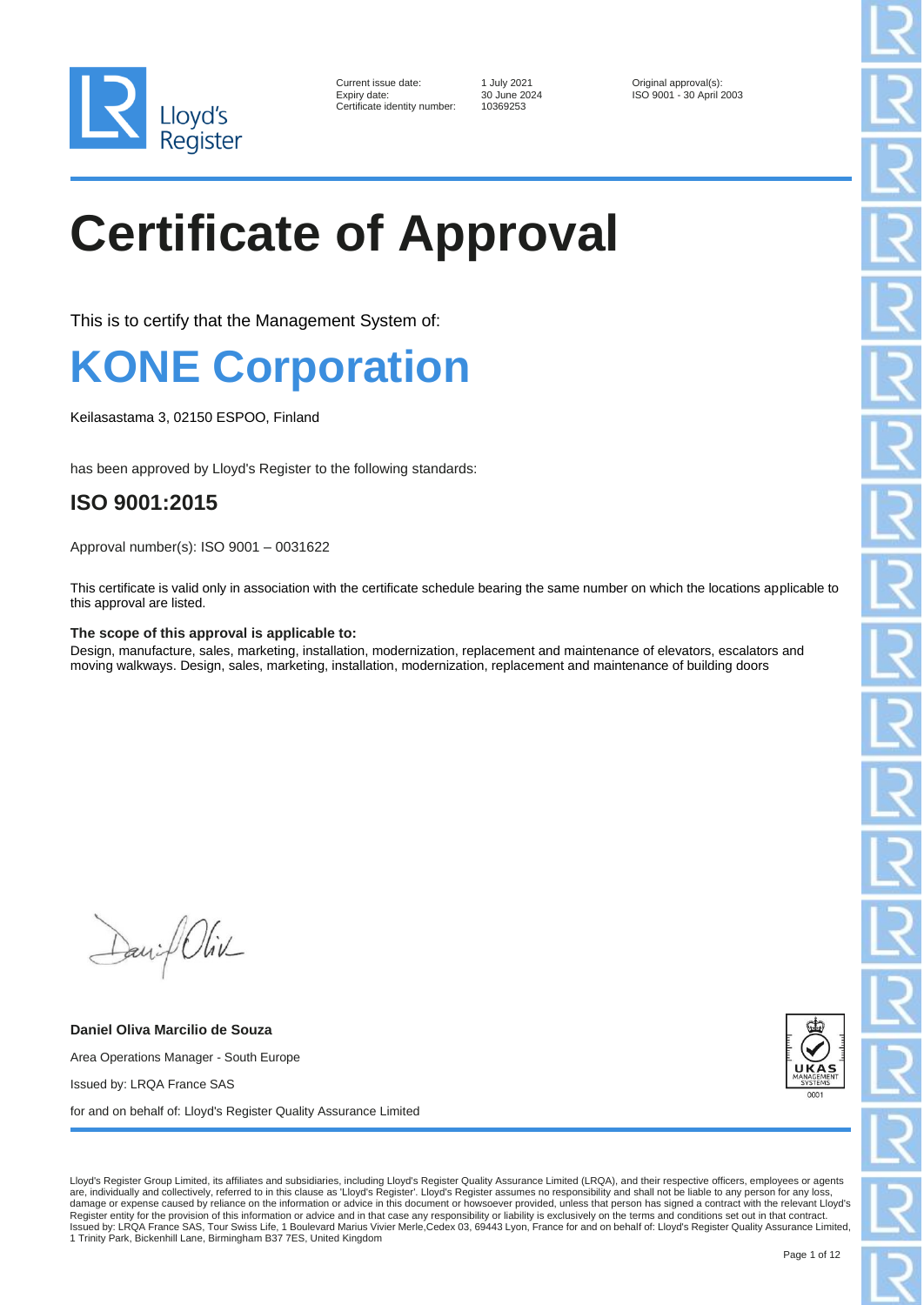

| Location                                                                                        | <b>Activities</b>                                                                                                                                                       |
|-------------------------------------------------------------------------------------------------|-------------------------------------------------------------------------------------------------------------------------------------------------------------------------|
| <b>HEADQUARTER</b><br>Keilasatama 3, 02150 ESPOO, Finland                                       | ISO 9001:2015                                                                                                                                                           |
|                                                                                                 | <b>Head Office</b>                                                                                                                                                      |
| <b>FRONT LINES</b>                                                                              |                                                                                                                                                                         |
| <b>KONE Belgium S.A.</b><br>Rue de Bretagne 24 A, 1200 WOLUWE-ST-LAMBERT,<br><b>Belgium</b>     | ISO 9001:2015<br>Design, sales, marketing, installation, modernization,<br>replacement and maintenance of elevators, escalators,<br>moving walkways and building doors. |
| KONE Luxembourg s.a.r.l.<br>Rue Geespelt 24, 3378 LIVANGE, Luxembourg                           | ISO 9001:2015<br>Design, sales, marketing, installation, modernization,<br>replacement and maintenance of elevators, escalators,<br>moving walkways and building doors. |
| <b>KONE Hissit Ov</b><br>Kone Elevators Finland, Aku Korhosen tie 8,<br>00400 HELSINKI, Finland | ISO 9001:2015<br>Design, sales, marketing, installation, modernization,<br>replacement and maintenance of elevators, escalators,<br>moving walkways and building doors. |
| <b>Kone SpA</b><br>Via Figino, 41, 20016 PERO, Italy                                            | ISO 9001:2015<br>Design, sales, marketing, installation, modernization,<br>replacement and maintenance of elevators, escalators,<br>moving walkways and building doors. |

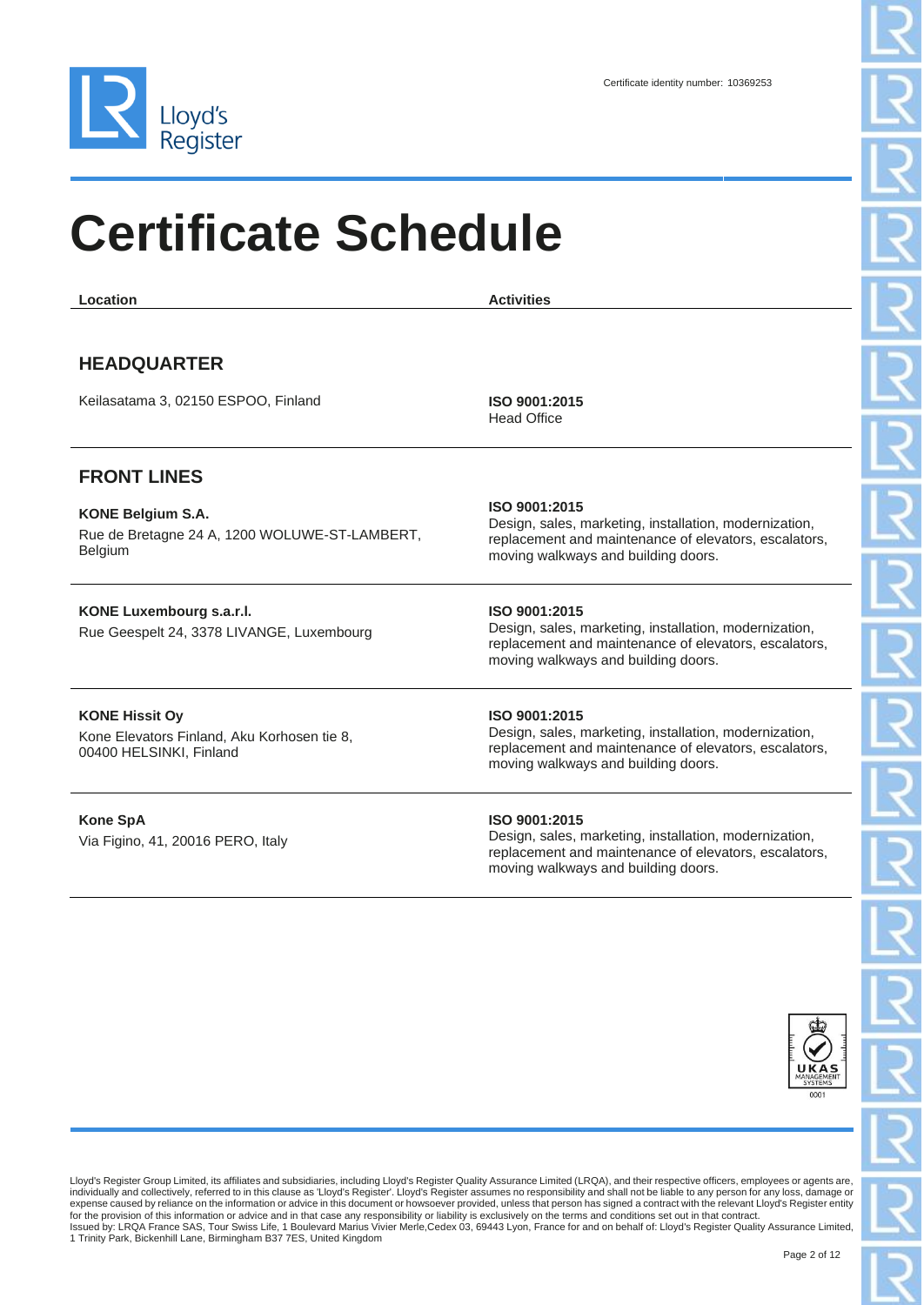

| Location                                                                                                                                                         | <b>Activities</b>                                                                                                                                                       |
|------------------------------------------------------------------------------------------------------------------------------------------------------------------|-------------------------------------------------------------------------------------------------------------------------------------------------------------------------|
| <b>KONE AB</b><br>Kronborgsgränd 13, 164 46 KISTA, Sweden                                                                                                        | ISO 9001:2015<br>Design, sales, marketing, installation, modernization,<br>replacement and maintenance of elevators, escalators,<br>moving walkways and building doors  |
| <b>KONE A/S</b><br>Marielundvej 10, 2730 HERLEV, Denmark                                                                                                         | ISO 9001:2015<br>Design, sales, marketing, installation, modernization,<br>replacement and maintenance of elevators, escalators,<br>moving walkways and building doors. |
| <b>KONE AS</b><br>Ryenstubben 12, 0679 OSLO, Norway                                                                                                              | ISO 9001:2015<br>Design, sales, marketing, installation, modernization,<br>replacement and maintenance of elevators, escalators,<br>moving walkways and building doors. |
| <b>KONE PIc.</b><br>Global House, Station Place Fox Lane North, CHERTSEY,<br>KT16 9HW, United Kingdom                                                            | ISO 9001:2015<br>Design, sales, marketing, installation, modernization,<br>replacement and maintenance of elevators, escalators,<br>moving walkways and building doors. |
| <b>KONE Plc. - Kone Escalator Assembly</b><br>Worthdale House, Worth Bridge Road, (KONE Escalator<br>Assembly - Keighley), KEIGHLEY, BD21 4YA,<br>United Kingdom | ISO 9001:2015<br>Design, assembly and supply of escalators, moving<br>walkways, their components and modernization solutions.                                           |
| <b>KONE (NI) Ltd</b><br>Llnit R2 - 10 Heron Road, Sydenham Business Park, RELEAST                                                                                | ISO 9001:2015<br>Design, sales, marketing, installation, modernization,                                                                                                 |

Heron Road, Sy BT3 9LE, United Kingdom

Design, sales, marketing, installation, modernization, replacement and maintenance of elevators, escalators and moving walkways.

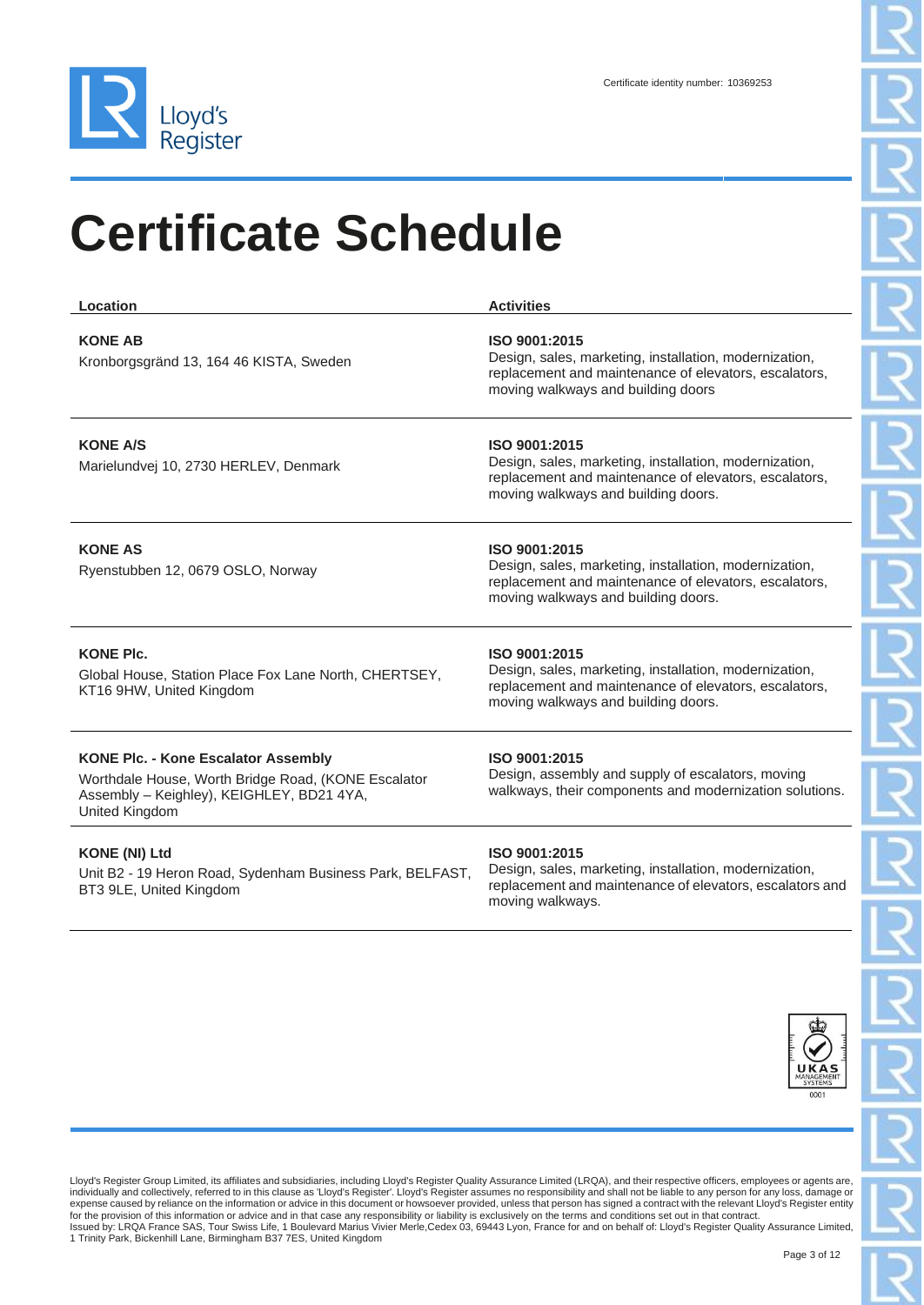

| Location                                                                                                                                                               | <b>Activities</b>                                                                                                                                                       |
|------------------------------------------------------------------------------------------------------------------------------------------------------------------------|-------------------------------------------------------------------------------------------------------------------------------------------------------------------------|
| <b>KONE</b> (Ireland) Ltd<br>Unit G7 Calmont Park, Calmount Avenue, Ballymount, 12<br>DUBLIN, Ireland                                                                  | ISO 9001:2015<br>Design, sales, marketing, installation, modernization,<br>replacement and maintenance of elevators, escalators and<br>moving walkways.                 |
| <b>KONE ELEVADORES SA</b><br>Parque Empresarial Ávalon, C/ Santa Leonor nùm. 65 - Edif. F,<br>3ª Pl., 28037 MADRID, Spain                                              | ISO 9001:2015<br>Design, sales, marketing, installation, modernization,<br>replacement and maintenance of elevators, escalators,<br>moving walkways and building doors. |
| KONE Ascensors i Escales, S.A.<br>Avda d'Enclar (Passatge el Cedre), Local 2-B,<br>AD500 SANTA COLOMA, Andorra                                                         | ISO 9001:2015<br>Design, sales, marketing, installation, modernization,<br>replacement and maintenance of elevators, escalators,<br>moving walkways and building doors. |
| <b>MARVI ASCENSORES, S.L.</b><br>C/ Alcalde Pujol, 7, 25006 LLEIDA, Spain                                                                                              | ISO 9001:2015<br>Design, sales, marketing, installation, modernization,<br>replacement and maintenance of elevators, escalators,<br>moving walkways and building doors. |
| <b>KONE Portugal Elevadores, Lda</b><br>Av. Infante D. Henrique, Cruz. Av. Marechal Gomes da Costa,<br>Edifício Xerox, Ala Norte, Piso 0,<br>1950-421 LISBOA, Portugal | ISO 9001:2015<br>Design, sales, marketing, installation, modernization,<br>replacement and maintenance of elevators, escalators and<br>moving walkways.                 |
| KONE GmbH, Aufzüge und Rolltreppen                                                                                                                                     | ISO 9001:2015                                                                                                                                                           |

Mideuropean Elevators and Escaltors Group, Vahrenwalder Str. 317, 30179 HANOVER, Germany

#### **ISO 9001:2015**

Design, sales, marketing, installation, modernization, replacement and maintenance of elevators, escalators and moving walkways.

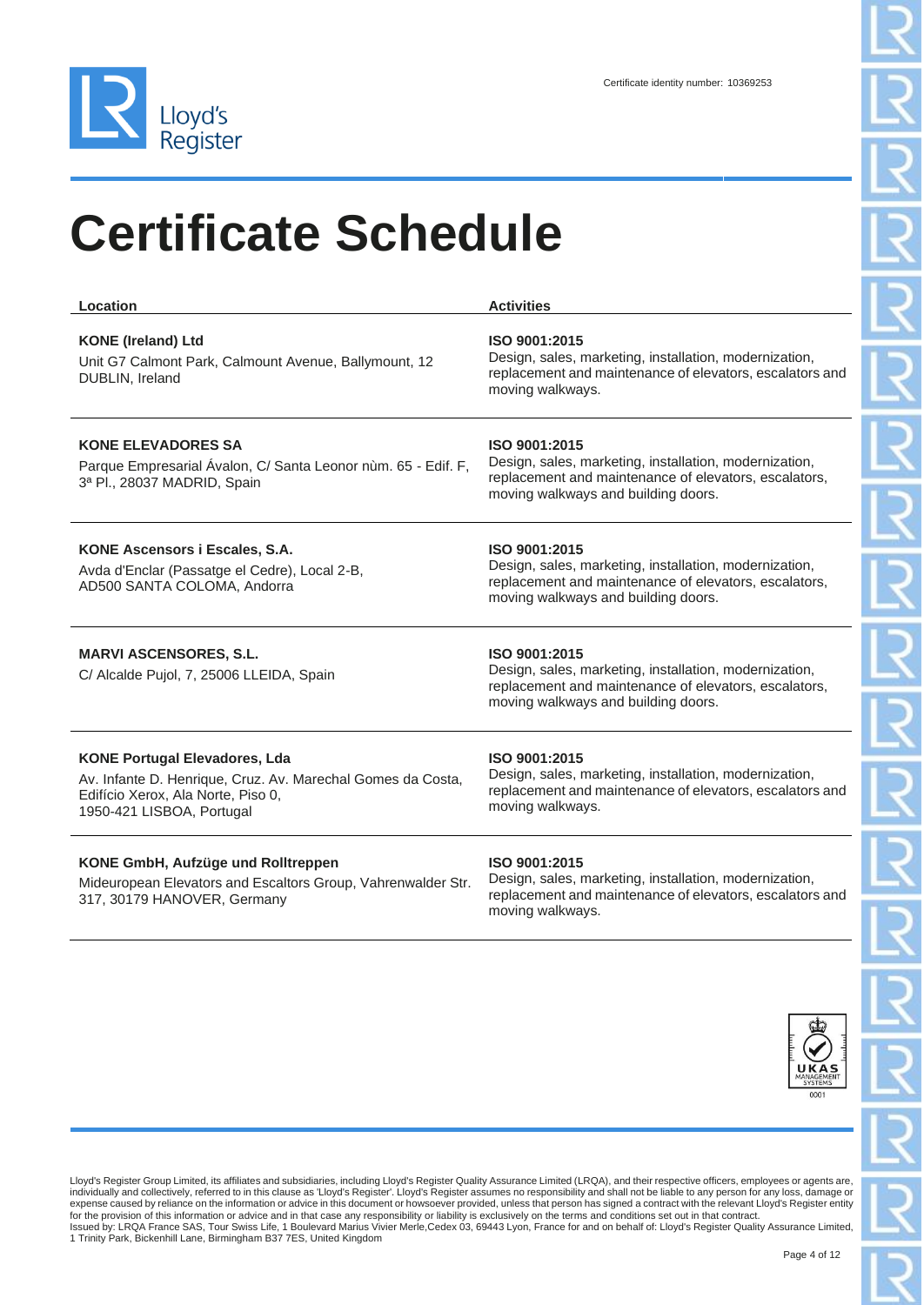

| Location                                                                                   | <b>Activities</b>                                                                                                                                                          |
|--------------------------------------------------------------------------------------------|----------------------------------------------------------------------------------------------------------------------------------------------------------------------------|
| <b>KONE Automatiktüren GmbH</b><br>Vahrenwalder Str. 317, 30179 HANOVER, Germany           | ISO 9001:2015<br>Sales, marketing, installation, modernization, replacement<br>and maintenance of building doors.                                                          |
| <b>KONE AG</b><br>Lemböckgasse 61/2/5, 1230 WIEN, Austria                                  | ISO 9001:2015<br>Design, sales, marketing, installation, modernization,<br>replacement and maintenance of elevators, escalators and<br>moving walkways.                    |
| <b>KONE (Schweiz) AG</b><br>Ruchstuckstrasse 21, 8306 BRÜTTISELLEN,<br>Switzerland         | ISO 9001:2015<br>Design, sales, marketing, installation, modernization,<br>replacement and maintenance of elevators, escalators and<br>moving walkways.                    |
| KONE B.V.<br>Rijn 10, 2491 BG DEN HAAG, The Netherlands                                    | ISO 9001:2015<br>Design, sales, marketing, installation, modernization,<br>replacement and maintenance of elevators, escalators,<br>moving walkways and building doors.    |
| <b>KONE France</b><br>455 Promenade des anglais, 06200 NICE, France                        | ISO 9001:2015<br>Design, sales, marketing, installation, modernization,<br>replacement and maintenance of elevators, escalators and<br>moving walkways and building doors. |
| <b>KONE China</b><br>8 A 88 Shanghaimart, 2299 YanAn Road West, SHANGHAI,<br>200336, China | ISO 9001:2015<br>Design, sales, marketing, installation, modernization,<br>replacement and maintenance of elevators, escalators and<br>moving walkways.                    |

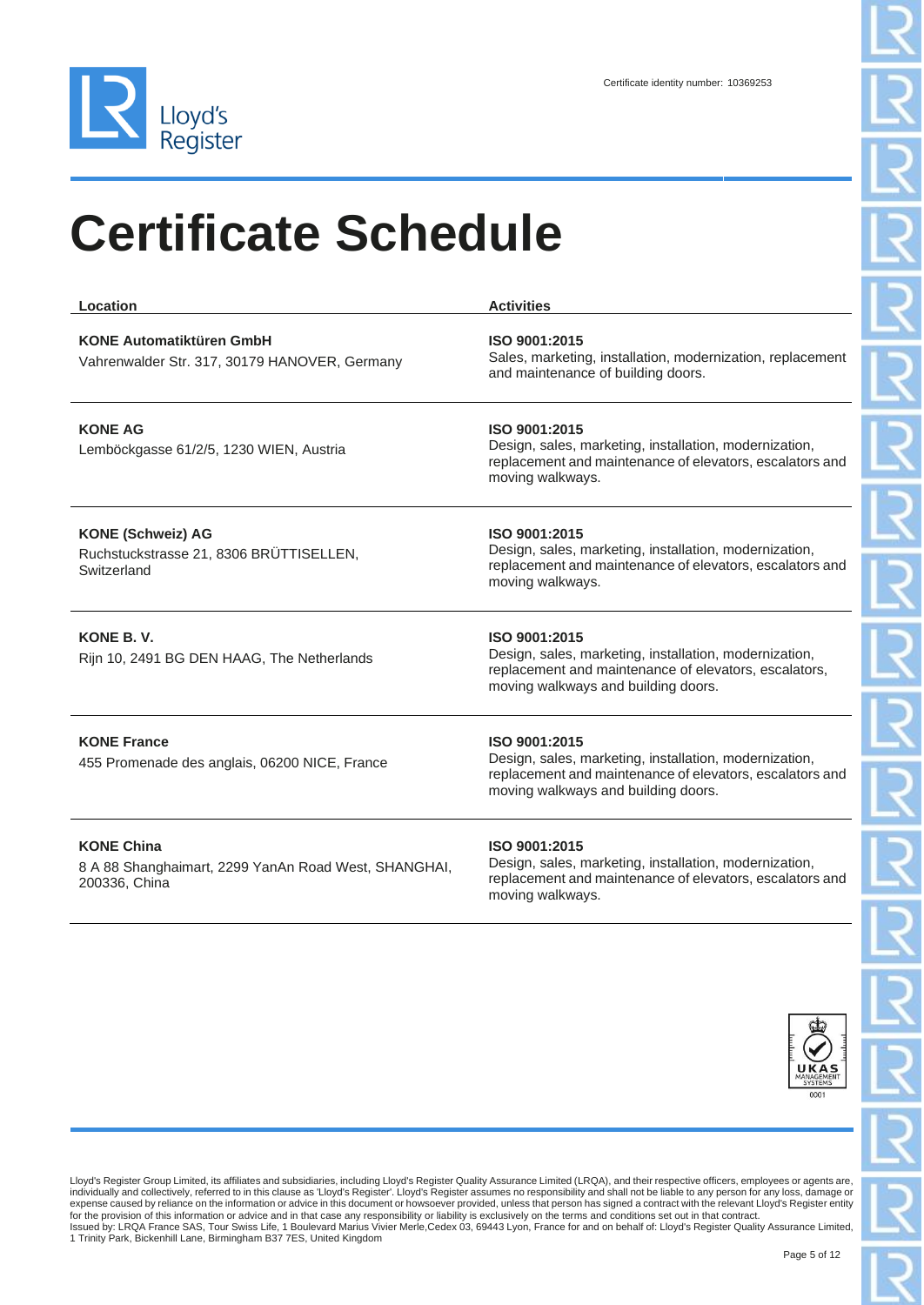

| Location                                                                                                                              | <b>Activities</b>                                                                                                                                                       |
|---------------------------------------------------------------------------------------------------------------------------------------|-------------------------------------------------------------------------------------------------------------------------------------------------------------------------|
| <b>KONE Elevators Pty Ltd</b><br>185 O'Riordan Street, MASCOT, 2020, Australia                                                        | ISO 9001:2015<br>Design, sales, marketing, installation, modernization,<br>replacement and maintenance of elevators, escalators,<br>moving walkways and building doors. |
| <b>KONE - New Zealand</b><br>Level 2, 22 Pollen Street, Grey Lynn, AUCKLAND,<br>1021, New Zealand                                     | ISO 9001:2015<br>Design, sales, marketing, installation, modernization,<br>replacement and maintenance of elevators, escalators,<br>moving walkways and building doors. |
| KONE Elevator (M) Sdn. Bhd.<br>Suite 3.02, 3rd Floor, Wisma Ali Bawal 2, No.11, Jalan Tandang,<br>46050 PETALING JAYA, Malaysia       | ISO 9001:2015<br>Design, sales, marketing, installation, modernization,<br>replacement and maintenance of elevators, escalators and<br>moving walkways.                 |
| KONE Asansör Sanayi ve Ticaret A.S.<br>İçerenköy Mh.Değirmenyolu Cad. No:28, Asiaofispark B Blok<br>D:3 Kat:2, 34752 ISTANBUL, Turkey | ISO 9001:2015<br>Design, sales, marketing, installation, modernization,<br>replacement and maintenance of elevators, escalators and<br>moving walkways.                 |
| <b>KONE Pte Ltd</b><br>30A Kallang Place, #14-01, SINGAPORE 339213,<br>Singapore                                                      | ISO 9001:2015<br>Design, sales, marketing, installation, modernization,<br>replacement and maintenance of elevators, escalators and<br>moving walkways.                 |
| <b>KONE Lifts, JSC</b>                                                                                                                | ISO 9001:2015<br>Docian calor marketing installation modernization                                                                                                      |

31A bld.1, Leningradskiy prospect, MOSCOW, 125284, Russian Federation

Design, sales, marketing, installation, modernization, replacement and maintenance of elevators, escalators and moving walkways.

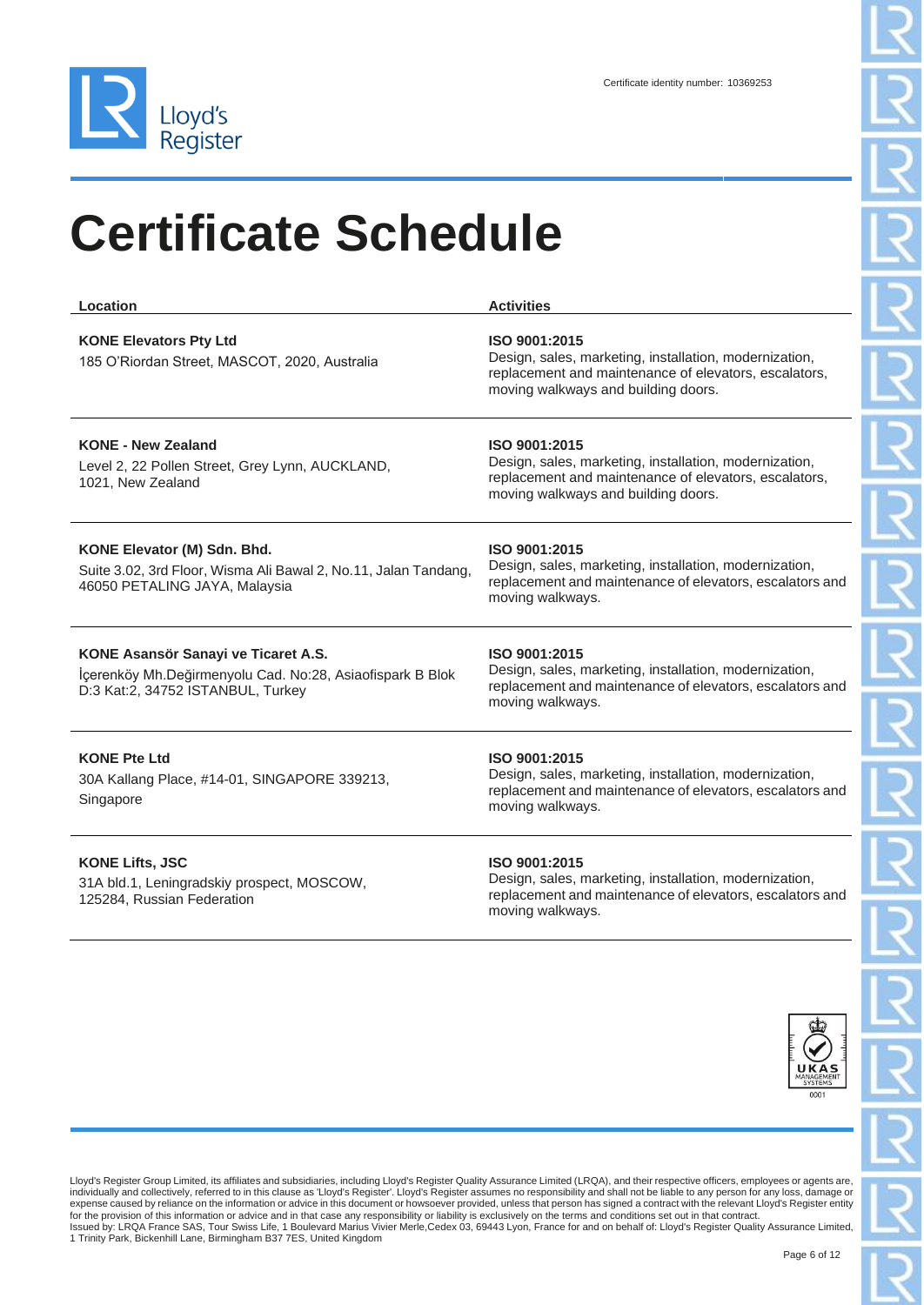

| Location                                                                                                        | <b>Activities</b>                                                                                                                                                          |
|-----------------------------------------------------------------------------------------------------------------|----------------------------------------------------------------------------------------------------------------------------------------------------------------------------|
| <b>KONE a.s</b><br>Evropská 423/178, 160 00 PRAHA, Czech Republic                                               | ISO 9001:2015<br>Design, sales, marketing, installation, modernization,<br>replacement and maintenance of elevators, escalators,<br>moving walkways and building doors.    |
| KONE s.r.o.<br>Galvaniho 7/B, 821 04 BRATISLAVA, Slovakia                                                       | ISO 9001:2015<br>Design, sales, marketing, installation, modernization,<br>replacement and maintenance of elevators, escalators,<br>moving walkways and building doors.    |
| <b>KONE Felvonó Kft.</b><br>Madarász Viktor u. 47-49, 1138 BUDAPEST,<br>Hungary                                 | ISO 9001:2015<br>Design, sales, marketing, installation, modernization,<br>replacement and maintenance of elevators, escalators and<br>moving walkways.                    |
| <b>KONE Marine</b><br>Myllykatu 3, P.O. BOX 675, 05801 HYVINKAA,<br>Finland                                     | ISO 9001:2015<br>Design, sales, marketing, installation, modernization,<br>replacement and maintenance of elevators and escalators<br>on ships and offshore installations  |
| <b>KONE Marine - Marine Elevators LLC.</b><br>15712 SW 41st Street, Suite 8, DAVIE, FL,<br>33331, United States | ISO 9001:2015<br>Design, sales, marketing, installation, modernization,<br>replacement and maintenance of elevators and escalators<br>on ships and offshore installations. |
| KONE Sp z.o.o (LPL)                                                                                             | ISO 9001:2015<br>the contract of the contract of the contract of the contract of the contract of the contract of the contract of                                           |

Poleczki Business Park ul., Poleczki 35, 02-822 WARSAW, Poland

Design, sales, marketing, installation, modernization, replacement and maintenance of elevators, escalators, moving walkways and building doors.

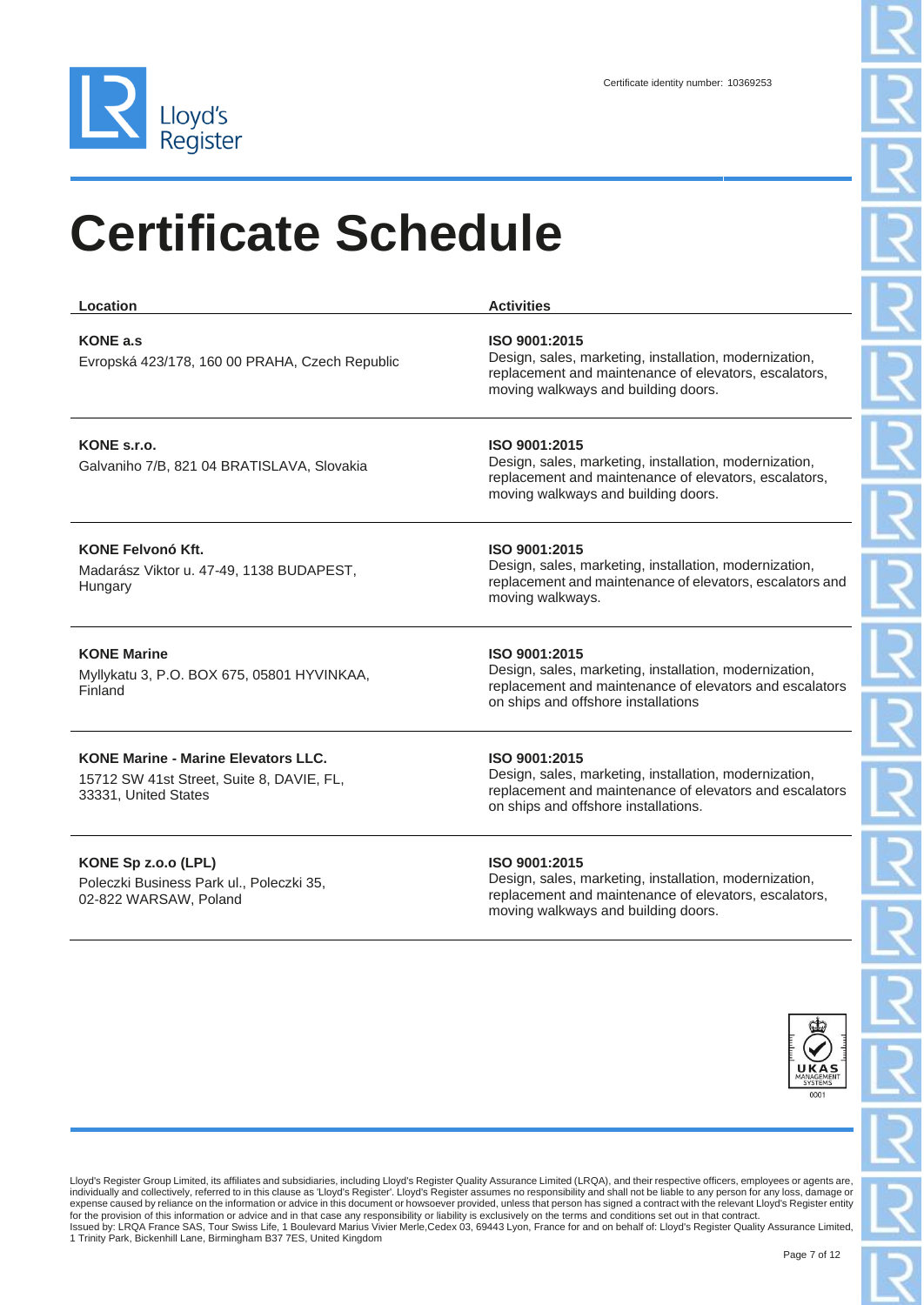

| <b>Location</b>                                                                                                        | <b>Activities</b>                                                                                                                                                                                                         |
|------------------------------------------------------------------------------------------------------------------------|---------------------------------------------------------------------------------------------------------------------------------------------------------------------------------------------------------------------------|
| <b>KONE Public Co., Ltd</b><br>555 Rasa Tower 2, 26th Floor, Phaholyothin Road, Chatuchak,<br>BANGKOK, 10900, Thailand | ISO 9001:2015<br>Design, sales, marketing, installation, modernization,<br>replacement and maintenance of elevators and escalators.                                                                                       |
| <b>KONE DISTRIBUTOR BUSINESS</b>                                                                                       |                                                                                                                                                                                                                           |
| <b>KONE Distributor Business</b><br>41st Floor, U-Bora Towers, Business Bay, Dubai, United Arab<br>Emirates            | ISO 9001:2015<br>Sales to distributors of KONE products, such as standard<br>and special elevators, escalators, auto-walks,<br>modernization kits and spare parts, including training<br>function as associated services. |
| <b>KONE SUPPLY CHAIN</b>                                                                                               |                                                                                                                                                                                                                           |
| <b>ELEVATORS</b>                                                                                                       |                                                                                                                                                                                                                           |
| <b>KONE Industrial Spa (SOI)</b><br>Via Figino 41, 20016 PERO, Italy                                                   | ISO 9001:2015<br>Manufacture and supply of elevators and their<br>components.                                                                                                                                             |
| Slimpa S.p.A (SLI)<br>Via don Speroni, 28, 21062 CADREZZATE CON OSMATE, Italy                                          | ISO 9001:2015<br>Manufacture and supply of elevator components.                                                                                                                                                           |

**KONE Industrial Oy (SOF)** Kuumolankatu 1, 05830 HYVINKAA, Finland **ISO 9001:2015** Design, manufacture and supply of elevators, their components and modernization solutions.

#### **KONE Elevators Co. Ltd (SOC)**

No 88 Middle GuCheng Road, Yushan town, Jiansu province, KUNSHAN, 215300, China

#### **ISO 9001:2015** Design, manufacture and supply of elevators and their components.

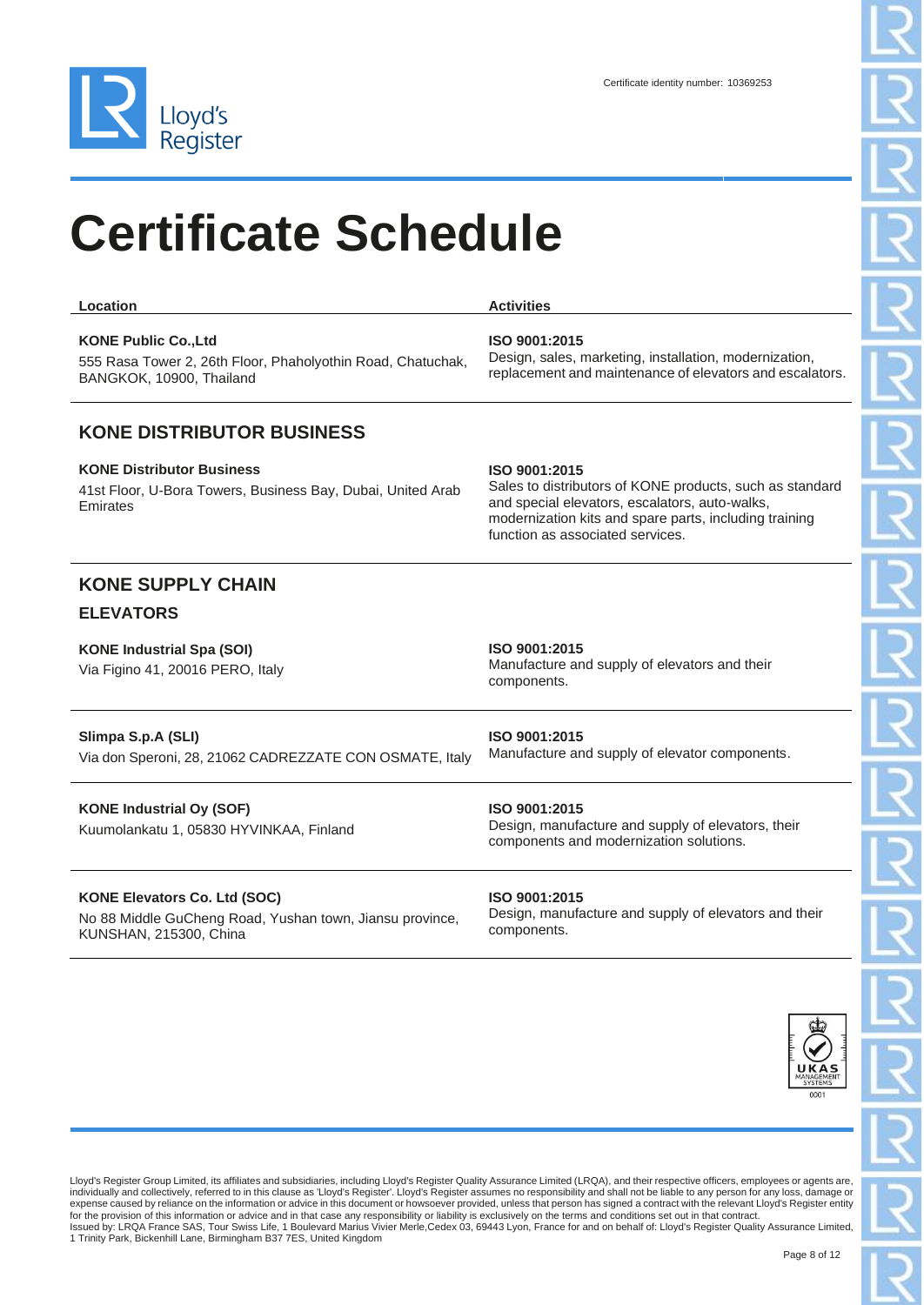

| Location                                                                                                                                                                                                                 | <b>Activities</b>                                                                                                                |
|--------------------------------------------------------------------------------------------------------------------------------------------------------------------------------------------------------------------------|----------------------------------------------------------------------------------------------------------------------------------|
| KONE Inc. (SOA)<br>450 & 500 Century Parkway, ALLEN, TX, 75013,<br><b>United States</b>                                                                                                                                  | ISO 9001:2015<br>Design and supply of elevators and their components.                                                            |
| <b>KONE INDUSTRIAL KONCERN S.r.o (TCU)</b><br>Predicka 452/24, 400 30 USTI NAD LABEM,<br><b>Czech Republic</b>                                                                                                           | ISO 9001:2015<br>Design, manufacture and supply of elevator components.                                                          |
| <b>KONE Elevator India Private Limited</b><br>India Technology and Engineering Centre (ITEC), Global<br>Engineering Center (GEC), Kosmo One, No.14, 3rd Main Road,<br>Ambattur Industrial Estate, CHENNAI, 600058, India | ISO 9001:2015<br>Design of elevators and their components.                                                                       |
| <b>KONE Industrial SA de CV (MCU)</b><br>Calle del progresso #1300 Norte, Fracc Parque Industrial<br>Matamoros, 27440 MATAMOROS COAHUILA,<br>Mexico                                                                      | ISO 9001:2015<br>Design, manufacture and supply of elevator components.                                                          |
| <b>KONE Elevator India Private Limited (ISU)</b><br>Plot No:A 28, Sipcot Industrial Park, Pillaipakkam,<br>Sriperumbudur Taluk, Kancheepuram District,<br>KANCHEEPURAM, 602105, Tamil Nadu,<br>India                     | ISO 9001:2015<br>Design, manufacture and supply of elevators and their<br>components.                                            |
| <b>ESCALATORS</b>                                                                                                                                                                                                        |                                                                                                                                  |
| <b>KONE Elevators Co. Ltd. (ESB)</b><br>No 88 Middle GuCheng Road, Yushan Town, Jiangsu province,<br>KUNSHAN, 215300, China                                                                                              | ISO 9001:2015<br>Design, manufacture and supply of escalators, moving<br>walkways, their components and modernization solutions. |
| KONE, U.S. Escalator Division (ESM)<br>2266 U.S. Highway 6, COAL VALLEY, IL, 61240,<br><b>United States</b>                                                                                                              | ISO 9001:2015<br>Design, manufacture and supply of escalators, moving<br>walkways, their components and modernization solutions. |

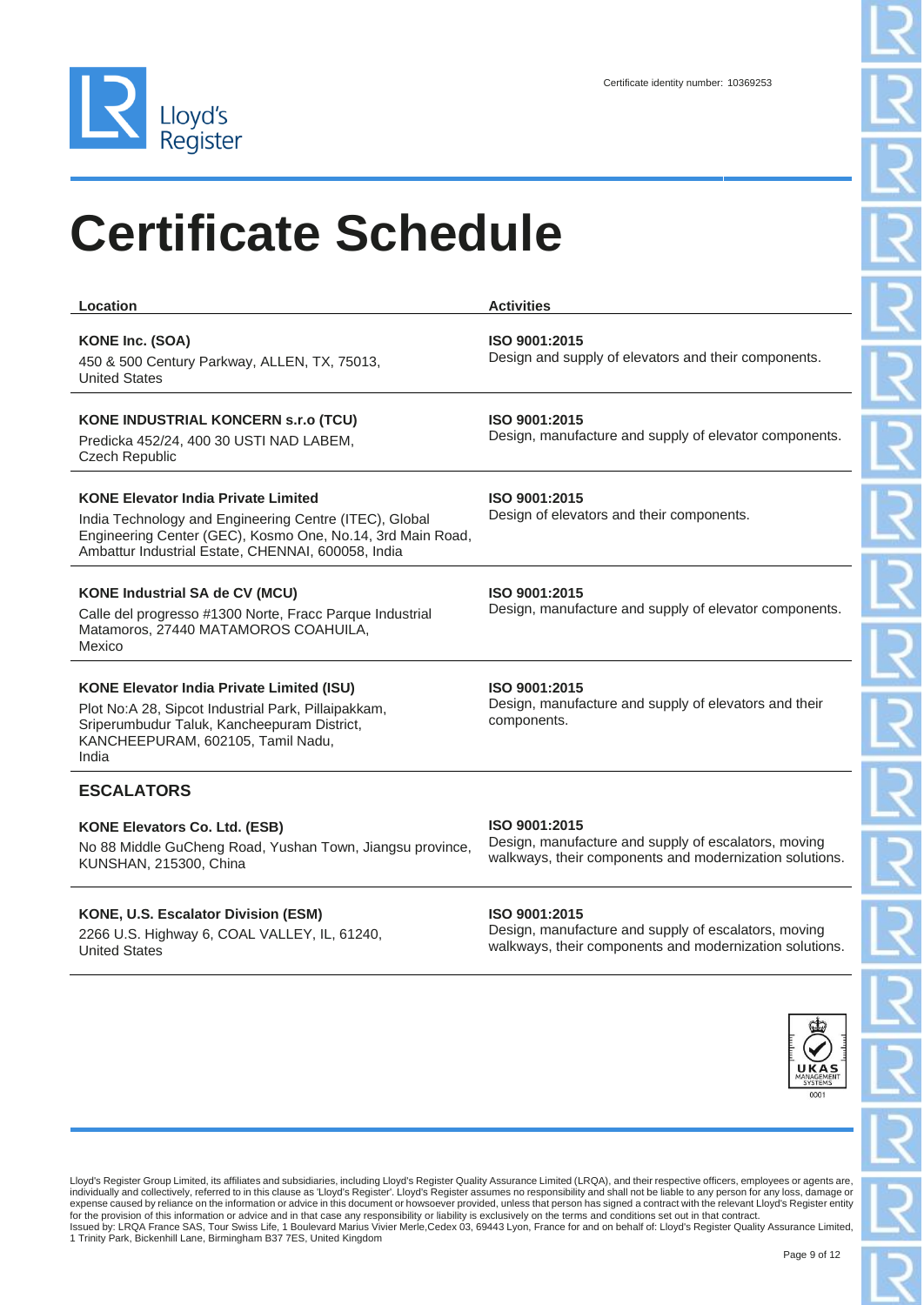

| Location                                                                                                                                                                                                                  | <b>Activities</b>                                                           |
|---------------------------------------------------------------------------------------------------------------------------------------------------------------------------------------------------------------------------|-----------------------------------------------------------------------------|
| <b>GLOBAL SPARE SUPPLY (GSS)</b>                                                                                                                                                                                          |                                                                             |
| <b>KONE Industrial Ltd (GSS)</b><br>Kuumolankatu 1, P.O. Box 674 B. 05801 HYVINKAA.<br>Finland                                                                                                                            | ISO 9001:2015<br>Design and supply of elevator, escal<br>doors spare parts. |
| <b>KONE Elevator India Private Limited</b><br>India Technology and Engineering Centre (ITEC), Global Spare<br>Supply (GSS India), Kosmo One, No.14, 3rd Main Road,<br>Ambattur Industrial Estate, CHENNAI, 600 058, India | ISO 9001:2015<br>Supply of elevator, escalator and bu<br>parts.             |
|                                                                                                                                                                                                                           |                                                                             |

#### **BUSINESS SERVICES**

**KONE Business Services** Tomášikova 64, 831 04 BRATISLAVA, Slovakia

#### **IT**

**KONE IT** 

Keilasatama 3, 02150 ESPOO, Finland

#### **R&D**

**Equipment R&D (QRD)** Myllykatu 3, 05801 HYVINKÄÄ, Finland lator and building

ilding doors spare

#### **ISO 9001:2015**

Shared Services and Business Process Support across various functions for KONE Global Business entities.

### **ISO 9001:2015**

Design, development and service of IT Solutions that support KONE business.

**ISO 9001:2015**

Design of elevators, escalators, moving walkways, building doors, their components and modernization solutions.



Lloyd's Register Group Limited, its affiliates and subsidiaries, including Lloyd's Register Quality Assurance Limited (LRQA), and their respective officers, employees or agents are, individually and collectively, referred to in this clause as 'Lloyd's Register'. Lloyd's Register assumes no responsibility and shall not be liable to any person for any loss, damage or expense caused by reliance on the information or advice in this document or howsoever provided, unless that person has signed a contract with the relevant Lloyd's Register entity for the provision of this information or advice and in that case any responsibility or liability is exclusively on the terms and conditions set out in that contract.<br>Issued by: LRQA France SAS, Tour Swiss Life, 1 Boulevard 1 Trinity Park, Bickenhill Lane, Birmingham B37 7ES, United Kingdom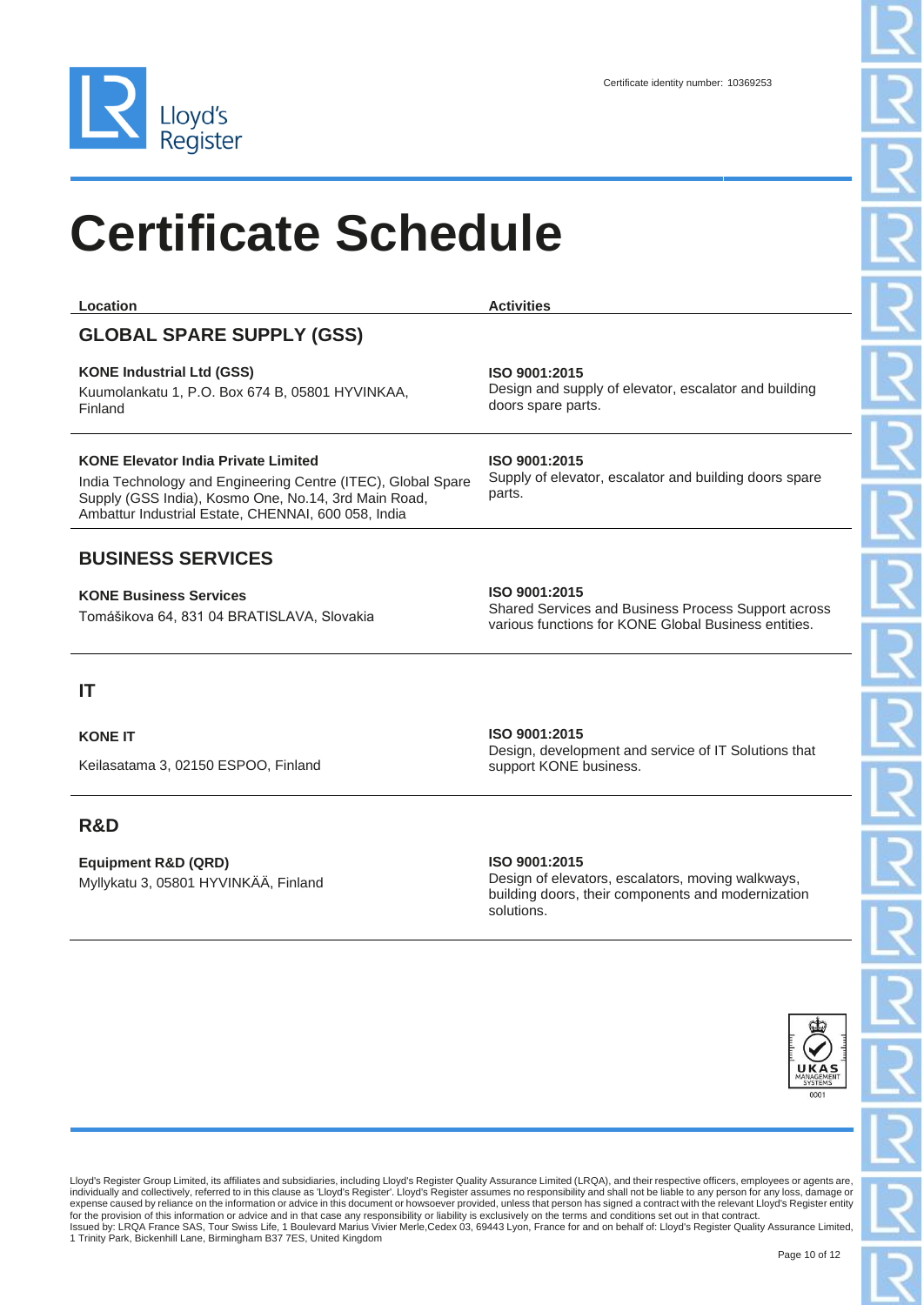

| Location                                                                                                                                                                                                  | <b>Activities</b>                                                                                                                                                                |
|-----------------------------------------------------------------------------------------------------------------------------------------------------------------------------------------------------------|----------------------------------------------------------------------------------------------------------------------------------------------------------------------------------|
| <b>Services and Solutions R&amp;D (SRD)</b><br>Myllykatu 3, 05801 HYVINKÄÄ, Finland                                                                                                                       | ISO 9001:2015<br>Design of elevators, escalators, moving walkways,<br>building doors, building integration solutions, their<br>components, services and modernization solutions. |
| Finland R&D (QRF&SRF)<br>Myllykatu 3, 05801 HYVINKÄÄ, Finland                                                                                                                                             | ISO 9001:2015<br>Design of elevators, their components and modernization<br>solutions.                                                                                           |
| <b>Technology Italy (RES)</b><br>KONE Industrial SpA, Via Figino 41, 20016 PERO,<br>Italy                                                                                                                 | ISO 9001:2015<br>Design of elevators, their components and modernization<br>solutions.                                                                                           |
| <b>Technology North Americas (URD)</b><br>450 Century Parkway, Suite 300, ALLEN, TX,<br>75013, United States                                                                                              | ISO 9001:2015<br>Design of elevators, their components and modernization<br>solutions.                                                                                           |
| <b>Technology Asia (CRD &amp; ERD)</b><br>No.88 Middle GuCheng Road, Yushan Town, Jiangsu province,<br>KUNSHAN 215300, China                                                                              | ISO 9001:2015<br>Design of elevators, escalators, moving walkways and<br>their components.                                                                                       |
| <b>KONE Elevator India Private Limited</b><br>India Technology and Engineering Centre (ITEC), India R&D<br>(IRD), Kosmo One, No.14, 3rd Main Road, Ambattur Industrial<br>Estate, CHENNAI, 600 058, India | ISO 9001:2015<br>Design of elevators, their components and modernization<br>solutions.                                                                                           |

#### **MAJOR PROJECTS**

**Major Projects** Myllykatu 3, P.O. BOX 675, 05801 HYVINKAA, Finland

#### **ISO 9001:2015**

Design, sales, marketing and supply of elevators, escalators and moving walkways.